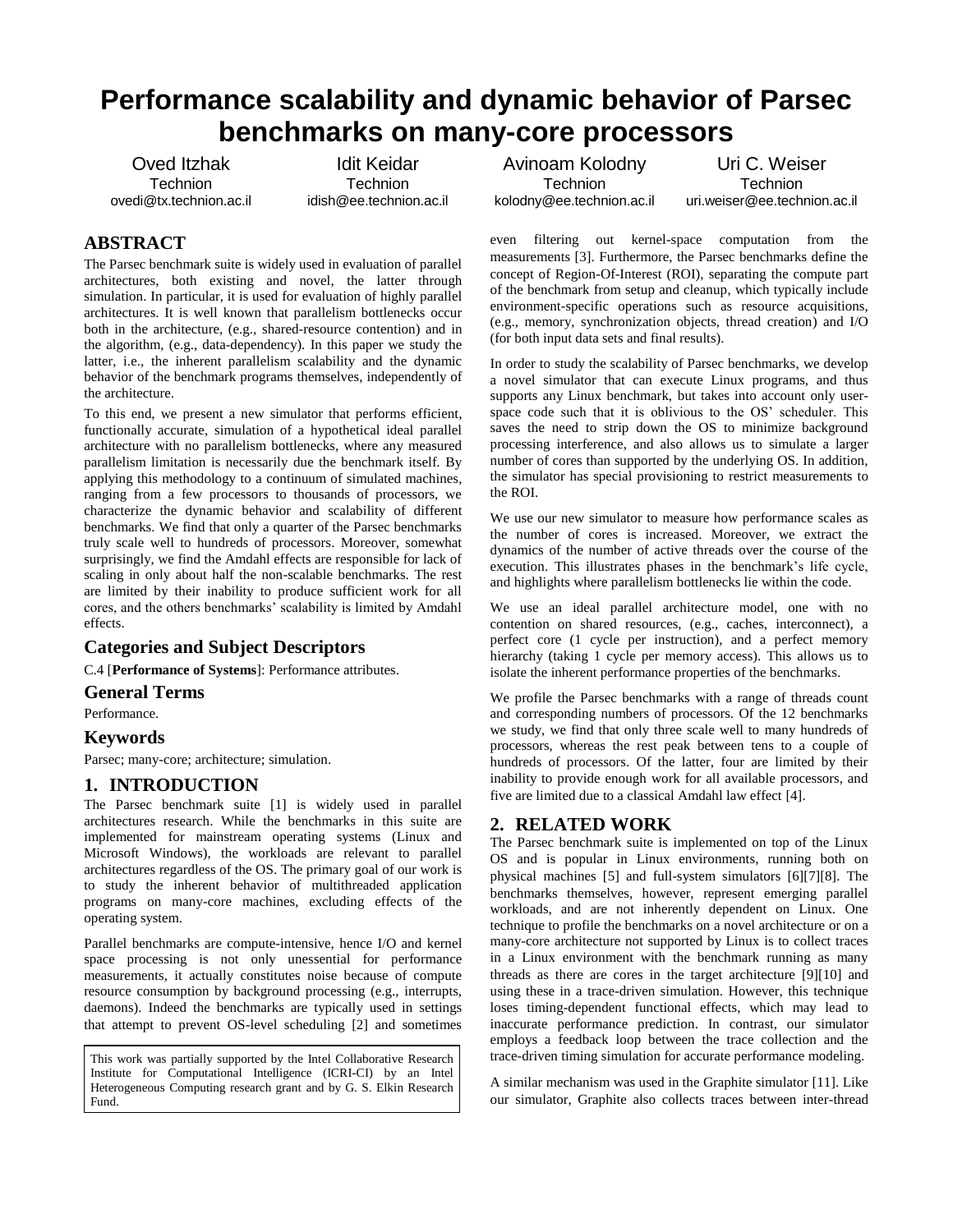interaction points. However, Graphite's main requirement is to minimize single simulation latency, to which end it sacrifices the accuracy of inter-thread dependency effects, e.g., by employing lax synchronization and analytical modeling. In our simulator the tradeoff is the opposite – our main requirement is accurate simulation of inter-dependency effects and we sacrifice simulation latency for that. Specifically, our simulations can exploit only a single physical core, as it runs one thread at a time. The high latency of a single simulation is mitigated by the fact that studies typically involve many independent simulations of different data points and with different parameters, which can run simultaneously on numerous physical cores.

The general characteristics of the Parsec suite on contemporary architectures were studied in earlier work [\[12\]\[13\].](#page-5-9) The software's scalability assuming ideal, perfect hardware architecture was studied by standard system simulation for up to 16 cores [\[2\].](#page-5-1) In this paper we push the envelope much further – we evaluate the workload on architectures including even thousands of processors. We do so by leveraging our simulator's scalability and efficiency, which allow it to simulate architecture with more cores than supported by the operating system.

#### **3. THE SIMULATOR**

Our simulator's architecture resembles that of Graphite [\[11\].](#page-5-8) It employs binary instrumentation to observe the dynamic instruction stream, whereas the functional execution is performed by the underlying physical processor. Like Graphite, it uses the Pin binary instrumentation tool from Intel [\[14\]](#page-5-10) and the simulator is implemented as a Pintool. This means that only the user-space code of the benchmark is simulated.

#### **3.1 Timing simulation**

To maintain the timing effect in the functional execution, (and thus achieve the effect of an execution-driven simulation), the instructions are scheduled to the physical processor in the order imposed by the timing model of the simulated architecture. For example, when two threads contend on changing the same memory location (typically using atomic read-modify-write instructions), the one that would execute first according to the timing model is scheduled first to the physical processor. We control the functional execution scheduling through per-thread semaphores. To delay functional execution of a thread, the instrumentation code (simulator's code) blocks on the respective thread's semaphore. When the timing simulation determines the thread whose next instruction should execute, it signals its semaphore. This unblocks the thread, allowing its next instruction to functionally execute. This means that the Operating system's scheduler and other processes in the system do not affect the timing simulation, thus eliminating potential performance measurement noise.

## **3.2 Batching functional execution**

Thread blocking and signaling incurs significant runtime overhead. Therefore it is critical for simulation performance to minimize such synchronization. A key observation towards reducing this overhead is that in order to preserve the effect of simulated timing on the computation, it is not necessary to functionally execute instructions in the global order imposed by the timing model – it suffices to execute them in dependency order. Inter-thread instructions dependency occurs only when there are shared operands. With Linux supporting processors with relaxed memory consistency models [\[15\],](#page-5-11) sharing operands requires the use of memory fences to make visibility order guarantees. Hence, it can be assumed that memory operands are not shared unless the sharing threads delineate these accesses explicitly using fence instructions. It therefore suffices to execute only fence instructions in the order imposed by the timing model.

This observation allows us to functionally execute multiple instructions of a single thread continuously without blocking as long as no memory fence is encountered. Once a memory fence instruction occurs, its functional execution is delayed until all memory fence instructions in other threads that precede it according to the timing model have been functionally executed. This way subsequent instructions see the results of other threads' instructions that precede them according to the timing model.

An example functional execution is illustrated in **[Figure 1](#page-1-0)**. It shows the instruction streams of three threads:  $T_1$ ,  $T_2$  and  $T_3$ . The small black rectangles denote memory fence instructions. **[Figure](#page-1-0)  [1](#page-1-0)[\(a\)](#page-1-1)** shows the execution timing in the simulated architecture. The arrows show dependency order, from instructions that are ordered earlier to ones that are ordered later. **[Figure 1\(b\)](#page-1-0)** shows a functionally equivalent execution: memory fences are executed in the same order as in **[Figure 1\(a\)](#page-1-0)**, preserving inter-thread instructions ordering.

<span id="page-1-1"></span>



<span id="page-1-0"></span>The simulator exploits this degree of freedom in the functional execution order, and batches the execution of consecutive instructions preceding a memory fence while collecting traces. It then executes the timing model simulation on the traces to determine the thread that first executes its next instruction (a memory fence). This thread is then allowed to execute and collect a new trace and so on. The simulation process thus alternates between two phases: trace collection from a single thread until a fence is encountered, and timing model simulation.

It should be emphasized that this functional execution batching is just a simulation runtime optimization. It has no effect on the timing simulation because the simulated architecture has strong memory consistent model and no pipeline or out-of-order execution, hence a memory fence is equivalent to NOP instruction.

#### **3.3 Thread blocking**

Since kernel-space code is not simulated, the simulator needs to know when a thread is blocked inside the kernel in order to exclude it from performance counters and from scheduling.

We use a simple scheme: every syscall is assumed to be blocking. If it is not blocking, it will return very quickly in terms of simulation time, because the kernel is not simulated. If it is indeed blocking, it will return when another thread performs the unblocking operation, which occurs at the correct simulation time.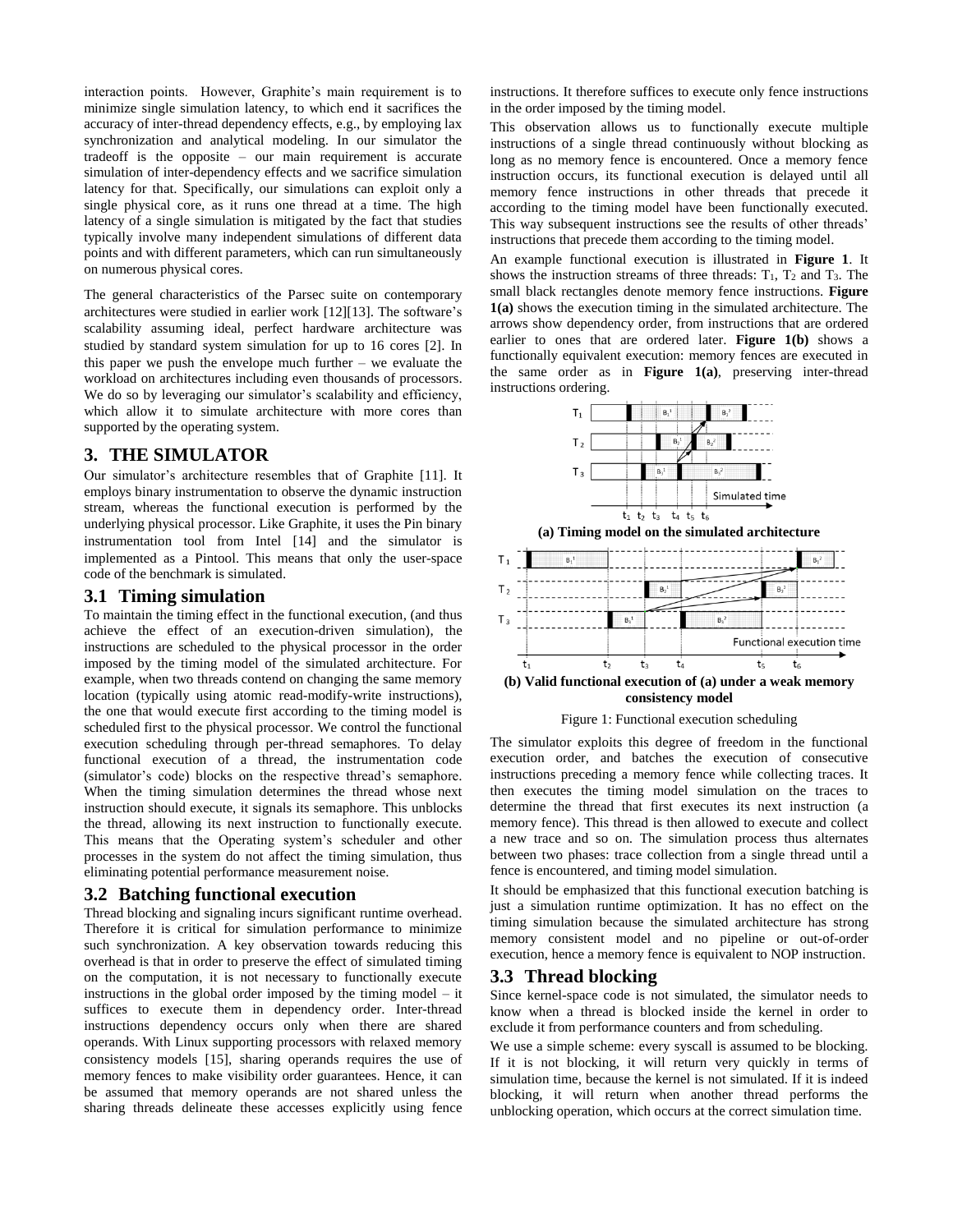### <span id="page-2-2"></span>**3.4 Region-Of-Interest (ROI) Detection**

The Parsec benchmarks mark the beginning and end of the ROI by calling functions **\_\_parsec\_roi\_begin** and **\_\_parsec\_roi\_end**, respectively. The former is called just before spawning the worker threads, after setting up the data set to operate on. The latter is called just after waiting for all threads to exit and any output data is generated after it. It would have been simple to detect the calls to these functions in the simulator and restrict the measurement accordingly. However, with hundreds and thousands of threads, just the creation of the threads and waiting for their exit, which occur inside the ROI, may affect the performance results. Indeed, two benchmarks (*blackscholes* and *raytrace*) use a pthreads barrier at the beginning of the worker threads to ensure that worker threads do not make progress before all are created. However, the pthreads barrier implementation, whose user-space part of the code is included in the simulation, has the last thread that enters the barrier unblock all other threads in a loop. This is a serial operation whose length is proportional to the number of threads, which has a significant impact on performance results.

We solve this predicament by introducing the concept of a simulator-level barrier. The simulator can be given a name of a function in the simulated program that when entered is considered as a wait on the simulator's barrier, meaning that the thread gets blocked by the simulator itself, i.e., it is excluded from simulation scheduling. Only when the designated function is entered the specified number of times (the expected number of worker threads) all are unblocked and it is taken as the ROI-begin mark. Since this is done in the simulator, unblocking is instantaneous in simulated time, i.e. takes zero simulation time for all threads.

Complementary to the ROI-begin detection, which minimizes serial effects during startup, we select the ROI-end time so as to minimize serial effects at the end of the computation. If one chooses the ROI-end as the point where all threads have exited, the measurements become sensitive to tail effects – different threads may finish at different times, and the parallelism degree is reduced towards the end of the execution. To avoid this tail effect, we take the ROI-end to be the time when the first worker threads exits. The simulator detects this simply by detecting the first time the benchmark exits from the function that is designated to be the simulator's barrier entry function, (which is typically the worker thread entry function).

## **4. EVALUATION METHODOLOGY**

The metric we use for performance is average number of *instructions-per-cycle* (*IPC).* This metric is more appropriate than the conventional *total execution-time* metric because the latter allows meaningful comparison only when the size of the problem is constant across different parallelism degrees. In contrast, IPC is appropriate also when benchmarks may adjust the size of the problem according to the parallelism degree, as some of the Parsec benchmarks do. A weakness of the IPC metric is that it is not appropriate when programs perform busy loops (e.g., spin-locks) or speculative computations (e.g., transactional memory programs), since it counts instructions that do not contribute to the task [\[16\].](#page-5-12) This is not a problem with Parsec benchmarks, since they do not perform speculative computations. The IPC is calculated from the simulator's performance counters – the *totalinstructions* counter and the *execution time* counter.

We use up to 1984 worker-threads. This upper limit is not inherent: it is derived from a limitation of the Pin binary instrumentation framework, which supports programs with up to 2048 threads. Since most of the benchmarks have a control thread in addition to the worker-threads, these benchmarks cannot be instantiated with 2048 worker-threads under Pin. 1984 was chosen because it is the largest multiple of 64 that is smaller than 2048.

Not all benchmarks can create that many threads. Some benchmarks have hard-coded limits on the number of threads; we increased these limits to 2048. Some benchmarks impose constraints on the number of worker-threads, e.g., requiring them to be a power of two. Some do not run properly with thousands of worker-threads. Some spawn multiple threads per worker-thread so they hit the 2048 thread limit of the Pin binary instrumentation framework with a lower number of threads-count parameter. We indicate the relevant limitations in the results of every specific benchmark.

### **4.1 Simulation environment**

We used Parsec suite version  $2.1<sup>1</sup>$ , compiled with gcc  $4.6.3$  in gcc**hooks** mode. The *freqmine* benchmark does not support this mode and therefore was not studied.

#### The input set used was **simmedium**.

The simulation was executed on an HP Proliant DL785 G5 machine, with 8 AMD Opteron™ Processor 8356 Quad-Core (total of 32 cores) with 128GB RAM, running Linux Ubuntu 12.04 LTS, 64-bit.

## **4.2 Results presentation**

For each benchmark, we show the graph of its performance scalability and a graph of its dynamic behavior.

The performance is plotted (in *IPC* units) vs. the number of cores. We include two curves – the actual performance (solid line) and the theoretical maximum performance, i.e., if threads were never blocked (dotted line). The latter is provided by **equation** (**[1\)](#page-2-0)**. *CPIexe* is the Cycles-Per-Instruction for the compute part of the instruction,  $t_m$  is the average memory operand access latency (in cycles) *r<sup>m</sup>* is the average number of memory operands per instruction and *n* is the number of cores (and threads).

<span id="page-2-0"></span>
$$
(1) Perf[IPC] = \frac{n}{c_{\text{Pl}_{average}} = \frac{n}{c_{\text{Pl}_{exe} + r_m \cdot t_m}}}
$$

In our ideal parallel architecture model both *CPIexe* and *t<sup>m</sup>* are one cycle. *n* is a parameter of a specific execution and the respective *r<sup>m</sup>* is extracted from the simulator's performance counters.

The dynamic behavior graph is plotted as the number of running threads, (i.e., threads that are not blocked waiting for other threads) in the vertical axis vs. the time (in cycles) in the horizontal axis. This shows the pattern of inter-thread interaction over time. This graph is different for executions with different numbers of threads. We choose one representative graph for each benchmark, and explain it.

# **5. SIMULATION RESULTS**

We identify three families of benchmark parallelism behavior: Linear scalability, scalability limited due to increasingly dominating serial phase and scalability limited due to bounded degree of parallelism.

# <span id="page-2-1"></span>**5.1 Linear scalability**

l

The *fluidanimate* benchmark has all worker threads running most of the time across the range of parallelism that was profiled (up to 1024 cores) as shown in [Figure 2.](#page-3-0) Still, there are phases of reduced parallelism which make the performance less than ideal as shown

<sup>1</sup> With three patches: *Syntax error in open()*, *Deadlock in ferret* and *Missing barrier in streamcluster*.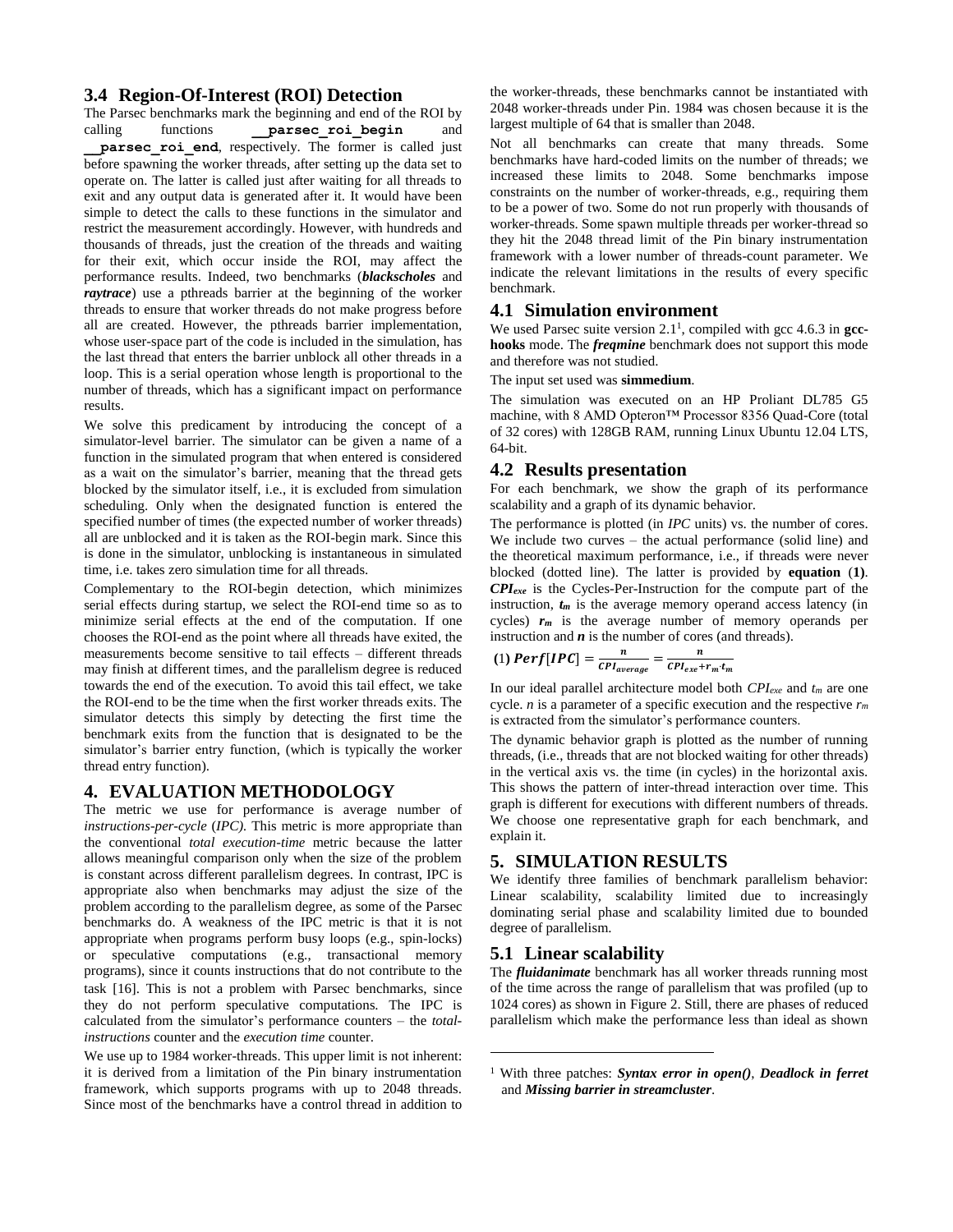in [Figure 3.](#page-3-1) However, the speedup is linear, indicating that the reduced parallelism part is proportional to the overall run time rather than increasingly dominating it.

<span id="page-3-0"></span>

Figure 3: *fluidanimate* performance – linear speedup

<span id="page-3-1"></span>The *streamcluster* benchmark does not have a serial phase as shown in [Figure 4.](#page-3-2) Also, the average number of running threads is proportional to the number of worker threads hence it demonstrates linear scalability as shown in [Figure 5.](#page-3-3)

It should be noted that this benchmark uses an input data-set that is proportional to the number of threads<sup>2</sup>. Therefore, it fits the parallelism scalability model used in Gustafson La[w \[17\].](#page-5-13)



<span id="page-3-2"></span>Figure 4: *streamcluster* dynamics – average running threads proportional to the number of worker-threads





<span id="page-3-3"></span>The *blackscholes* benchmark is embarrassingly parallel, meaning it operates on a large dataset and there is no dependency between the operations on different part of the set. Therefore, its threads do not communicate, hence never block, thus achieving perfect scalability – the actual performance and the theoretical maximum

 $\overline{a}$ 

performance curves overlap (the graph is omitted due to space considerations).



<span id="page-3-4"></span>

<span id="page-3-5"></span>Figure 7: *swaptions* performance – perfect up to 384 threads The *swaptions* benchmark is essentially *embarrassingly parallel* (see *blackscholes* in [5.1\)](#page-2-1). However, it employs dynamic memory allocation, which constitutes a shared-resource contention – the heap. Therefore, it has limited parallelism (albeit quite high – 350 threads) as shown in [Figure 6.](#page-3-4) Indeed it demonstrates perfect scalability up to that limit and then it saturates at 384 thread (the smallest simulated configuration with #threads  $\ge$  = 350) as shown in [Figure 7.](#page-3-5) Thus, we effectively measure the scalability of the memory allocator rather than the benchmark itself. There is a second performance plateau that requires further investigation.

## **5.2 Scalability limited by a serial phase**

<span id="page-3-6"></span>

Figure 9: *bodytrack* performance – saturation at ~128 threads

<span id="page-3-7"></span>The *bodytrack* benchmark has a serial phase which increasingly dominates the execution time as shown in [Figure 8.](#page-3-6) This is classical Amdahl's law effect. The performance saturates at ~128 threads as shown in [Figure 9.](#page-3-7)

The *facesim* benchmark has a fixed serial phase which increasingly dominates the execution time (the graph is omitted due to space considerations). This benchmark was profiled only up to 128 threads because there is no suitable input data set for a larger number, so merely increasing the hard-coded limit of 128 is

<sup>2</sup> For this reason its simulation time is proportional to the number of worker threads. For this reason this benchmark was profiled only up 640 threads.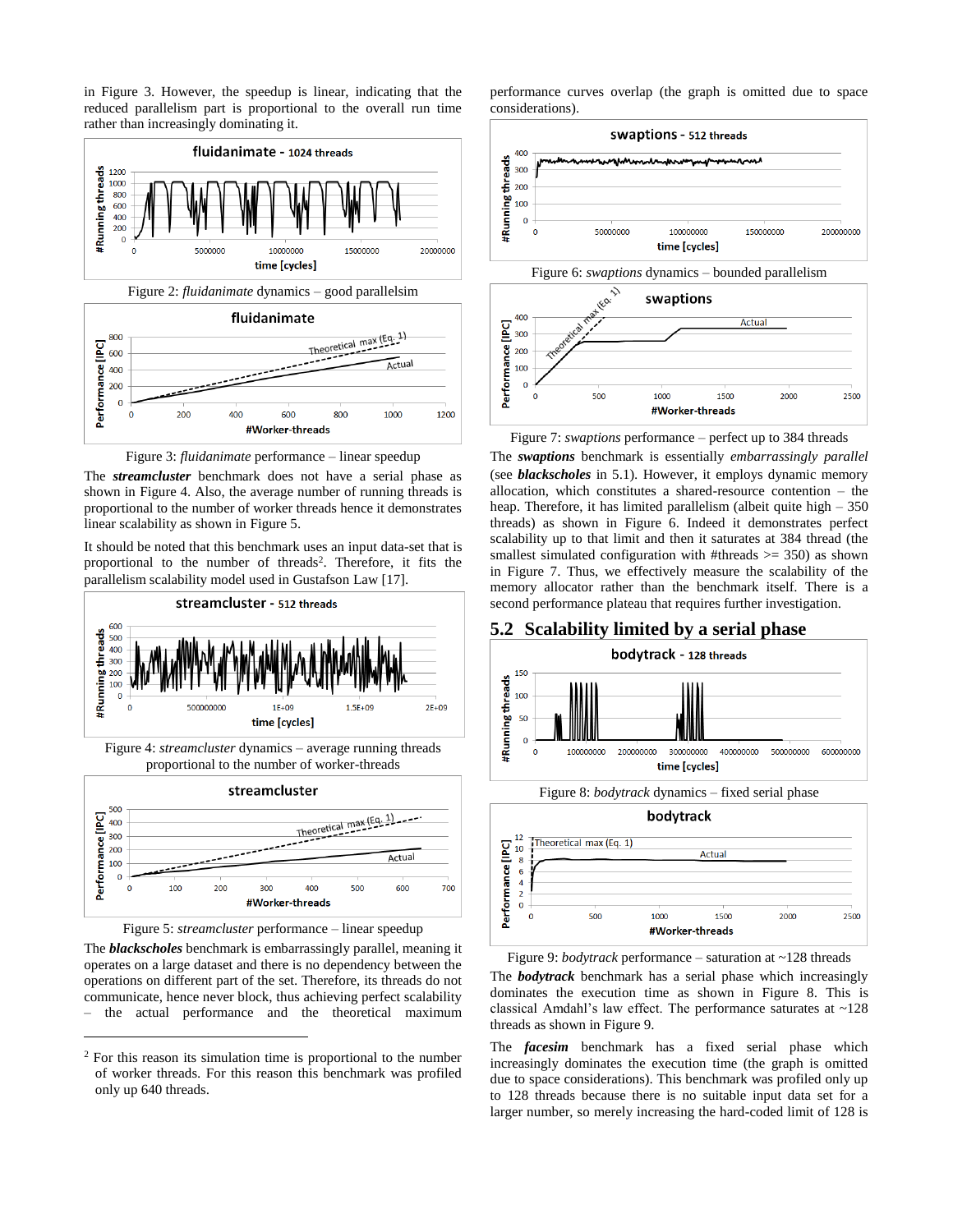insufficient. Hence the performance scalability graph in [Figure 10](#page-4-0) does not strictly saturate but still show quickly diminishing performance increase with the increase in number of cores.





<span id="page-4-0"></span>The *canneal* benchmark has a serial phase that increasingly dominates the execution time as shown in [Figure 11.](#page-4-1) However, this phase is almost linear in the number of threads (graphs omitted due to space considerations). Indeed the performance scalability graph in [Figure](#page-4-2) 12 shows an effect that is worse than saturation – the performance degrades significantly after peaking at ~256 threads.

<span id="page-4-2"></span><span id="page-4-1"></span>

<span id="page-4-4"></span><span id="page-4-3"></span>

increasingly dominates the execution time<sup>3</sup>. The performance saturates at ~80 worker threads as shown in [Figure 14](#page-4-4)**.**

## **5.3 Scalability limited by bounded parallelism**





<span id="page-4-5"></span>

Figure 16: *ferret* performance – saturation at ~8 threads

<span id="page-4-6"></span>The *ferret* benchmark fails to provide enough parallelism for more than 12 threads to be running simultaneously, as shown in [Figure](#page-4-5)  [15.](#page-4-5) This means that any worker thread beyond that doesn't provide any performance increase. It should be noted that this benchmark is implemented as a 4 stage pipeline, each stage having as much worker threads as specified in the invocation. Hence, invocation with 16 threads can theoretically get up to 64 running threads. However, we see that no more than 12 threads are running at any given time, which explains the performance saturation at 8 threads as shown in [Figure 16.](#page-4-6)

<span id="page-4-7"></span>

<span id="page-4-8"></span>The *dedup* benchmark fails to make all worker threads to run simultaneously, as shown in [Figure 17.](#page-4-7) This benchmark is implemented as a 3 stage pipeline, each having as much worker threads as specified in the invocation. Hence, invocation with 64

<sup>3</sup> This is after the exclusion of thread termination tail effects as described in [3.4.](#page-2-2)

l